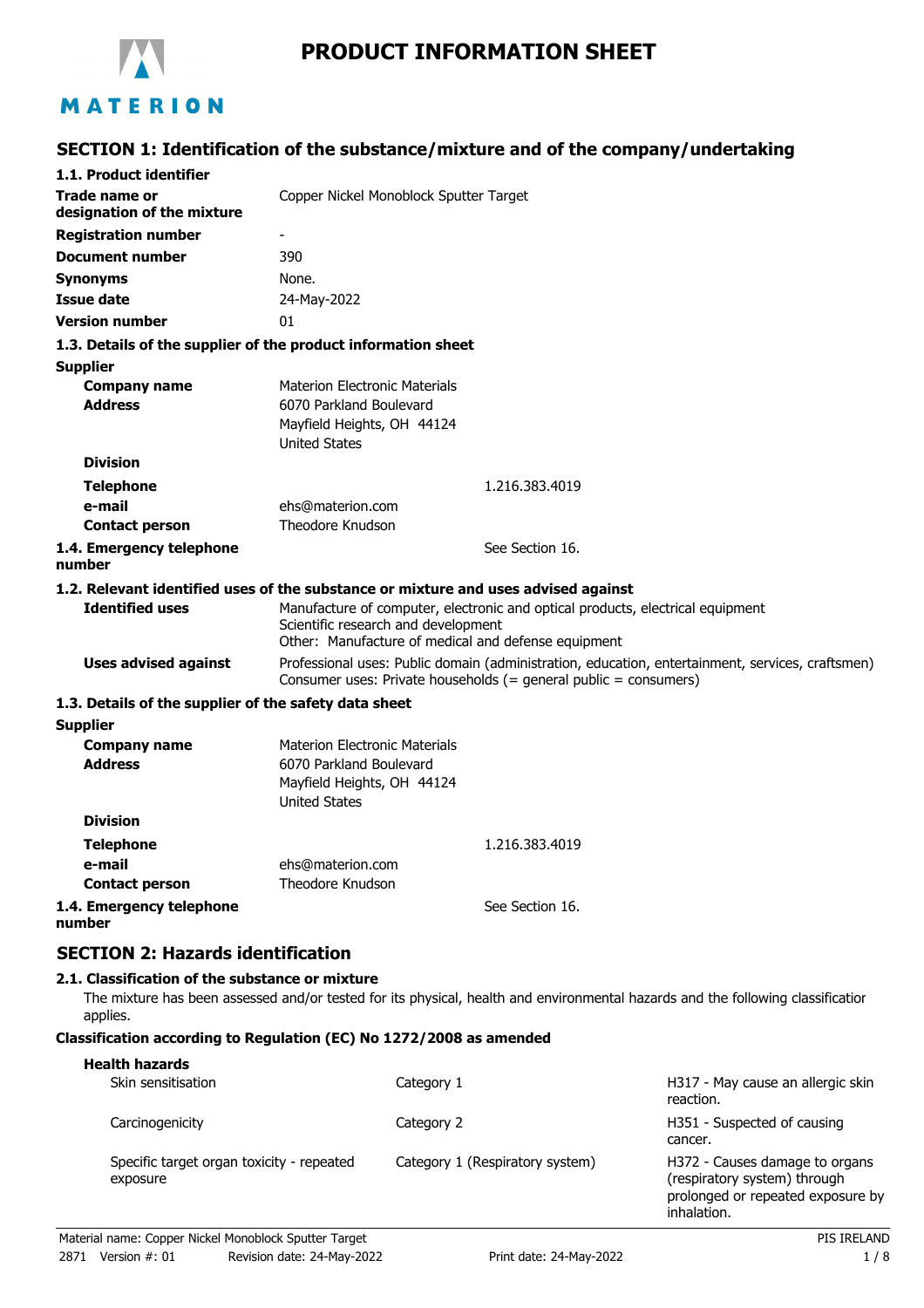**Hazard summary** May cause damage to organs through prolonged or repeated exposure. Suspected of causing cancer. May cause an allergic skin reaction. May cause irritation to the respiratory system. Prolonged exposure may cause chronic effects.

#### **2.2. Label elements**

|                                                                  | Label according to Regulation (EC) No. 1272/2008 as amended                                                                                                                                                                                                                                                                                                                                                                                           |
|------------------------------------------------------------------|-------------------------------------------------------------------------------------------------------------------------------------------------------------------------------------------------------------------------------------------------------------------------------------------------------------------------------------------------------------------------------------------------------------------------------------------------------|
| <b>Contains:</b>                                                 | Copper, Nickel                                                                                                                                                                                                                                                                                                                                                                                                                                        |
| <b>Hazard pictograms</b>                                         |                                                                                                                                                                                                                                                                                                                                                                                                                                                       |
| <b>Signal word</b>                                               | Danger                                                                                                                                                                                                                                                                                                                                                                                                                                                |
| <b>Hazard statements</b>                                         |                                                                                                                                                                                                                                                                                                                                                                                                                                                       |
| H317<br>H351<br>H372                                             | May cause an allergic skin reaction.<br>Suspected of causing cancer.<br>Causes damage to organs (respiratory system) through prolonged or repeated exposure by<br>inhalation.                                                                                                                                                                                                                                                                         |
| <b>Precautionary statements</b>                                  |                                                                                                                                                                                                                                                                                                                                                                                                                                                       |
| <b>Prevention</b>                                                |                                                                                                                                                                                                                                                                                                                                                                                                                                                       |
| P201<br>P202<br>P260<br>P271<br>P <sub>272</sub><br>P280<br>P285 | Obtain special instructions before use.<br>Do not handle until all safety precautions have been read and understood.<br>Do not breathe dust/fume/gas/mist/vapours/spray.<br>Use only outdoors or in a well-ventilated area.<br>Contaminated work clothing should not be allowed out of the workplace.<br>Wear protective gloves/protective clothing/eye protection/face protection.<br>In case of inadequate ventilation wear respiratory protection. |
| <b>Response</b>                                                  |                                                                                                                                                                                                                                                                                                                                                                                                                                                       |
| P312<br>$P333 + P313$<br>$P362 + P364$<br>P363                   | Call a POISON CENTRE/doctor if you feel unwell.<br>If skin irritation or rash occurs: Get medical advice/attention.<br>Take off contaminated clothing and wash it before reuse.<br>Wash contaminated clothing before reuse.                                                                                                                                                                                                                           |
| <b>Storage</b>                                                   |                                                                                                                                                                                                                                                                                                                                                                                                                                                       |
| $P403 + P233$<br>P405                                            | Store in a well-ventilated place. Keep container tightly closed.<br>Store locked up.                                                                                                                                                                                                                                                                                                                                                                  |
| <b>Disposal</b>                                                  |                                                                                                                                                                                                                                                                                                                                                                                                                                                       |
| P501                                                             | Dispose of contents/container in accordance with local/regional/national/international regulations.                                                                                                                                                                                                                                                                                                                                                   |
| <b>Supplemental label</b><br>information                         | For further information, please contact the Product Stewardship Department at +1.216.383.4019.                                                                                                                                                                                                                                                                                                                                                        |
| 2.3. Other hazards                                               | None known.                                                                                                                                                                                                                                                                                                                                                                                                                                           |

## **SECTION 3: Composition/information on ingredients**

**3.2. Mixtures**

**General information**

| <b>Chemical name</b>                   | $\frac{0}{0}$            | No.                    | CAS-No. / EC REACH Registration No. Index No.                                                | <b>Notes</b> |
|----------------------------------------|--------------------------|------------------------|----------------------------------------------------------------------------------------------|--------------|
| Copper                                 | 85                       | 7440-50-8<br>231-159-6 | 01-2119480154-42-0080                                                                        |              |
|                                        | <b>Classification: -</b> |                        |                                                                                              |              |
| <b>Nickel</b>                          | 15                       | 7440-02-0<br>231-111-4 | 01-2119438727-29-0049 028-002-00-7                                                           |              |
|                                        |                          |                        | <b>Classification:</b> Skin Sens. 1;H317, STOT SE 3;H335, Carc. 2;H351, STOT RE 2;H373       | 7,S          |
| <b>Composition comments</b>            |                          |                        | The full text for all H-statements is displayed in section 16.                               |              |
| <b>SECTION 4: First aid measures</b>   |                          |                        |                                                                                              |              |
| <b>General information</b>             | protect themselves.      |                        | Ensure that medical personnel are aware of the material(s) involved, and take precautions to |              |
| 4.1. Description of first aid measures |                          |                        |                                                                                              |              |
| <b>Inhalation</b>                      |                          |                        | Move to fresh air. Call a physician if symptoms develop or persist.                          |              |
|                                        |                          |                        |                                                                                              |              |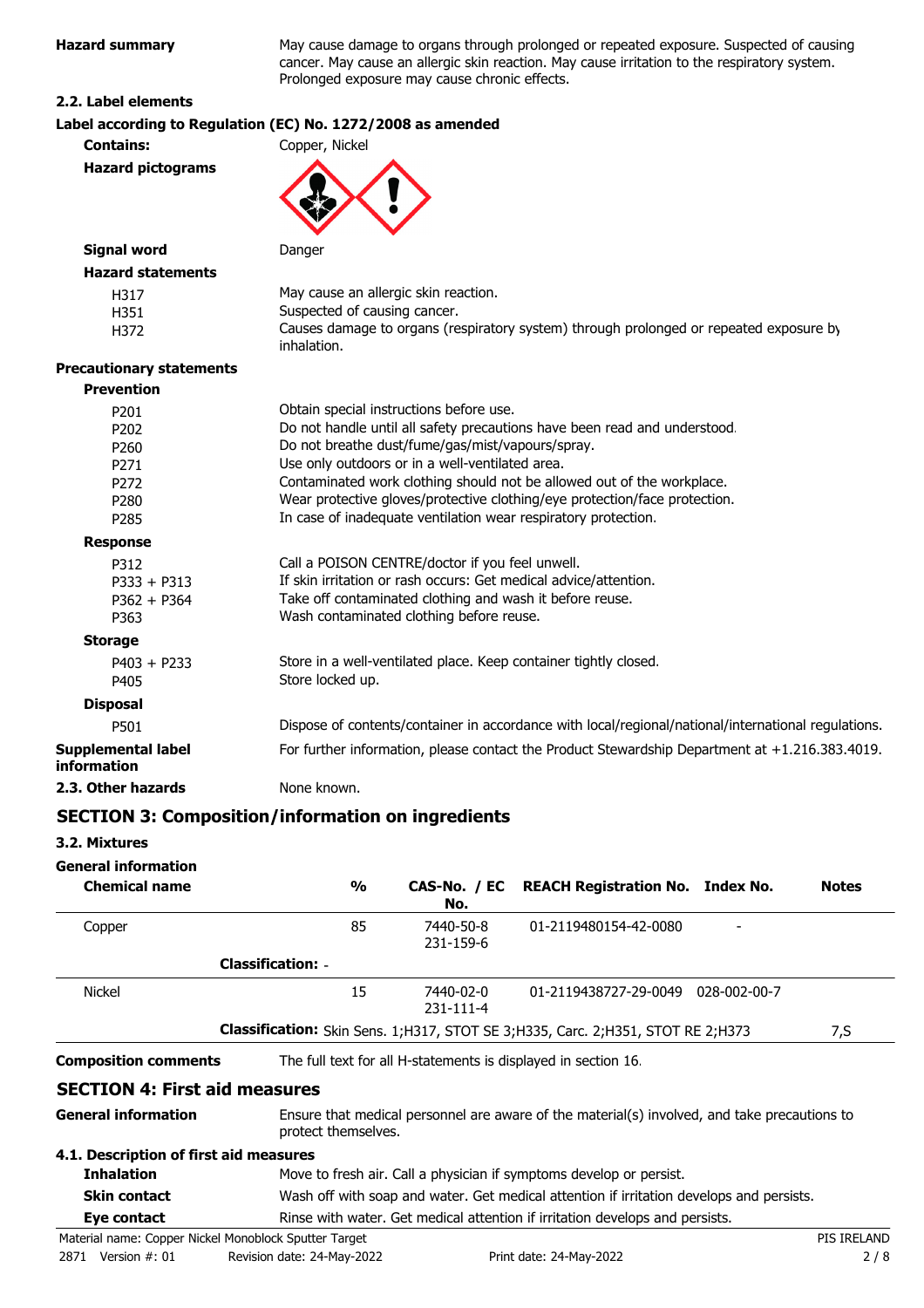| <b>Ingestion</b>                                                                           | Rinse mouth. Get medical attention if symptoms occur.                                      |  |  |
|--------------------------------------------------------------------------------------------|--------------------------------------------------------------------------------------------|--|--|
| 4.2. Most important<br>symptoms and effects, both<br>acute and delayed                     | Exposure may cause temporary irritation, redness, or discomfort.                           |  |  |
| 4.3. Indication of any<br>immediate medical attention<br>and special treatment<br>needed   | Treat symptomatically.                                                                     |  |  |
| <b>SECTION 5: Firefighting measures</b>                                                    |                                                                                            |  |  |
| <b>General fire hazards</b>                                                                | No unusual fire or explosion hazards noted.                                                |  |  |
| 5.1. Extinguishing media<br><b>Suitable extinguishing</b><br>media                         | Powder. Dry sand.                                                                          |  |  |
| Unsuitable extinguishing<br>media                                                          | Do not use water jet as an extinguisher, as this will spread the fire.                     |  |  |
| 5.2. Special hazards arising<br>from the substance or<br>mixture                           | None known.                                                                                |  |  |
| 5.3. Advice for firefighters<br><b>Special protective</b><br>equipment for<br>firefighters | Wear suitable protective equipment.                                                        |  |  |
| <b>Special firefighting</b><br>procedures                                                  | Move containers from fire area if you can do so without risk.                              |  |  |
| <b>Specific methods</b>                                                                    | Use standard firefighting procedures and consider the hazards of other involved materials. |  |  |

## **SECTION 6: Accidental release measures**

|                                   | 6.1. Personal precautions, protective equipment and emergency procedures                      |
|-----------------------------------|-----------------------------------------------------------------------------------------------|
| For non-emergency<br>personnel    | Keep unnecessary personnel away.                                                              |
| For emergency<br>responders       | Keep unnecessary personnel away. Use personal protection recommended in Section 8 of the PIS. |
| 6.2. Environmental<br>precautions | Collect spillage. Prevent further leakage or spillage if safe to do so.                       |

**6.3. Methods and material for** Stop the flow of material, if this is without risk. Following product recovery, flush area with water. **containment and cleaning up**

**6.4. Reference to other** Not available.

**sections**

### **SECTION 7: Handling and storage**

| 7.1. Precautions for safe<br>handling                                   | Obtain special instructions before use. Do not handle until all safety precautions have been read<br>and understood. Provide adequate ventilation. Avoid breathing dust/fume/gas/mist/vapours/spray.<br>Avoid contact with eyes, skin, and clothing. Avoid prolonged exposure. Should be handled in closed<br>systems, if possible. Wear appropriate personal protective equipment. Observe good industrial<br>hygiene practices. |
|-------------------------------------------------------------------------|-----------------------------------------------------------------------------------------------------------------------------------------------------------------------------------------------------------------------------------------------------------------------------------------------------------------------------------------------------------------------------------------------------------------------------------|
| 7.2. Conditions for safe<br>storage, including any<br>incompatibilities | Store locked up.                                                                                                                                                                                                                                                                                                                                                                                                                  |
| 7.3. Specific end use(s)                                                | Not available.                                                                                                                                                                                                                                                                                                                                                                                                                    |

## **SECTION 8: Exposure controls/personal protection**

### **8.1. Control parameters**

### **Occupational exposure limits**

| <b>Ireland. Occupational Exposure Limits</b><br><b>Components</b> | Type                                                       | <b>Value</b>         | Form           |
|-------------------------------------------------------------------|------------------------------------------------------------|----------------------|----------------|
| Copper (CAS 7440-50-8)                                            | <b>TWA</b>                                                 | 1 $mq/m3$            | Dust and mist. |
|                                                                   |                                                            | $0.2 \text{ mg/m}$ 3 | Fume.          |
| Nickel (CAS 7440-02-0)                                            | <b>TWA</b>                                                 | $0.5 \text{ mg/m}$   |                |
| <b>Biological limit values</b>                                    | No biological exposure limits noted for the ingredient(s). |                      |                |
| <b>Recommended monitoring</b><br>procedures                       | Follow standard monitoring procedures.                     |                      |                |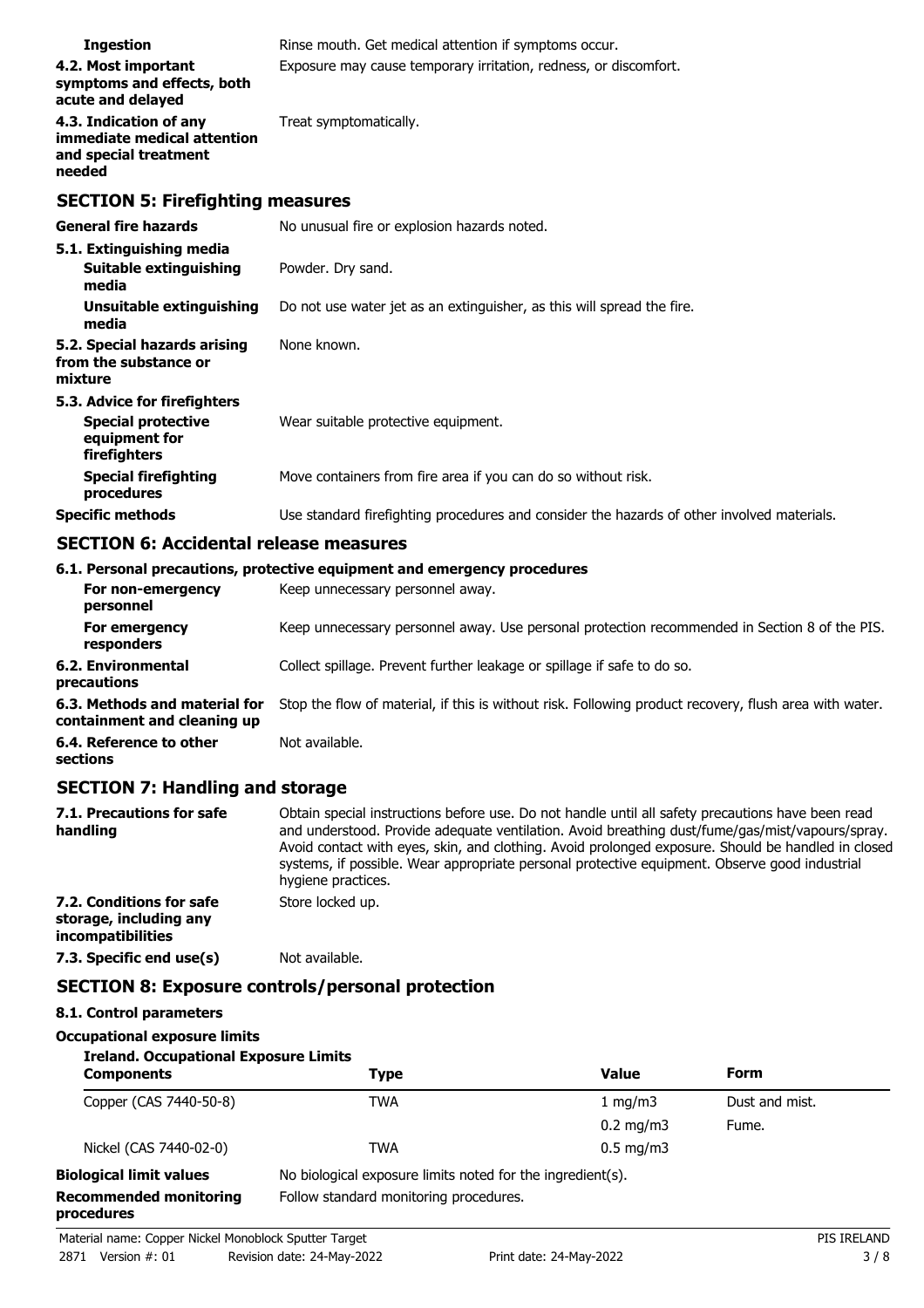| Derived no effect levels<br>(DNELs)                  | Not available.                                                                                                                                                                                                                                                                                                                                                                                         |
|------------------------------------------------------|--------------------------------------------------------------------------------------------------------------------------------------------------------------------------------------------------------------------------------------------------------------------------------------------------------------------------------------------------------------------------------------------------------|
| <b>Predicted no effect</b><br>concentrations (PNECs) | Not available.                                                                                                                                                                                                                                                                                                                                                                                         |
| 8.2. Exposure controls                               |                                                                                                                                                                                                                                                                                                                                                                                                        |
| <b>Appropriate engineering</b><br>controls           | Good general ventilation (typically 10 air changes per hour) should be used. Ventilation rates should<br>be matched to conditions. If applicable, use process enclosures, local exhaust ventilation, or other<br>engineering controls to maintain airborne levels below recommended exposure limits. If exposure<br>limits have not been established, maintain airborne levels to an acceptable level. |
|                                                      | Individual protection measures, such as personal protective equipment                                                                                                                                                                                                                                                                                                                                  |
| <b>General information</b>                           | Personal protection equipment should be chosen according to the CEN standards and in discussion<br>with the supplier of the personal protective equipment.                                                                                                                                                                                                                                             |
| Eye/face protection                                  | Wear safety glasses with side shields (or goggles).                                                                                                                                                                                                                                                                                                                                                    |
| <b>Skin protection</b>                               |                                                                                                                                                                                                                                                                                                                                                                                                        |
| - Hand protection                                    | Wear gloves to prevent metal cuts and skin abrasions during handling.                                                                                                                                                                                                                                                                                                                                  |
| - Other                                              | Wear suitable protective clothing.                                                                                                                                                                                                                                                                                                                                                                     |
| <b>Respiratory protection</b>                        | In case of insufficient ventilation, wear suitable respiratory equipment.                                                                                                                                                                                                                                                                                                                              |
| <b>Thermal hazards</b>                               | Wear appropriate thermal protective clothing, when necessary.                                                                                                                                                                                                                                                                                                                                          |
| <b>Hygiene measures</b>                              | Always observe good personal hygiene measures, such as washing after handling the material and<br>before eating, drinking, and/or smoking. Routinely wash work clothing and protective equipment to<br>remove contaminants.                                                                                                                                                                            |
| <b>Environmental exposure</b><br>controls            | Inform appropriate managerial or supervisory personnel of all environmental releases.                                                                                                                                                                                                                                                                                                                  |

## **SECTION 9: Physical and chemical properties**

#### **9.1. Information on basic physical and chemical properties Appearance**

| Appearance                                           |                                                 |
|------------------------------------------------------|-------------------------------------------------|
| <b>Physical state</b>                                | Solid.                                          |
| <b>Form</b>                                          | Solid.                                          |
| Colour                                               | Copper.                                         |
| <b>Odour</b>                                         | None.                                           |
| <b>Odour threshold</b>                               | Not applicable.                                 |
| рH                                                   | Not applicable.                                 |
| <b>Melting point/freezing point</b>                  | 1083 °C (1981.4 °F) estimated / Not applicable. |
| <b>Initial boiling point and</b><br>boiling range    | Not applicable.                                 |
| <b>Flash point</b>                                   | Not applicable.                                 |
| <b>Evaporation rate</b>                              | Not applicable.                                 |
| <b>Flammability (solid, gas)</b>                     | Not applicable.                                 |
| <b>Upper/lower flammability or explosive limits</b>  |                                                 |
| <b>Flammability limit - lower</b><br>(%)             | Not applicable.                                 |
| <b>Flammability limit - lower</b><br>(%) temperature | Not applicable.                                 |
| <b>Flammability limit -</b><br>upper $(% )$          | Not applicable.                                 |
| <b>Flammability limit -</b><br>upper (%) temperature | Not applicable.                                 |
| <b>Explosive limit - lower (</b><br>%)               | Not applicable.                                 |
| <b>Explosive limit - upper</b><br>(9/6)              | Not applicable.                                 |
| <b>Explosive limit - upper (</b><br>%) temperature   | Not applicable.                                 |
| <b>Vapour pressure</b>                               | Not applicable.                                 |
| <b>Vapour density</b>                                | Not applicable.                                 |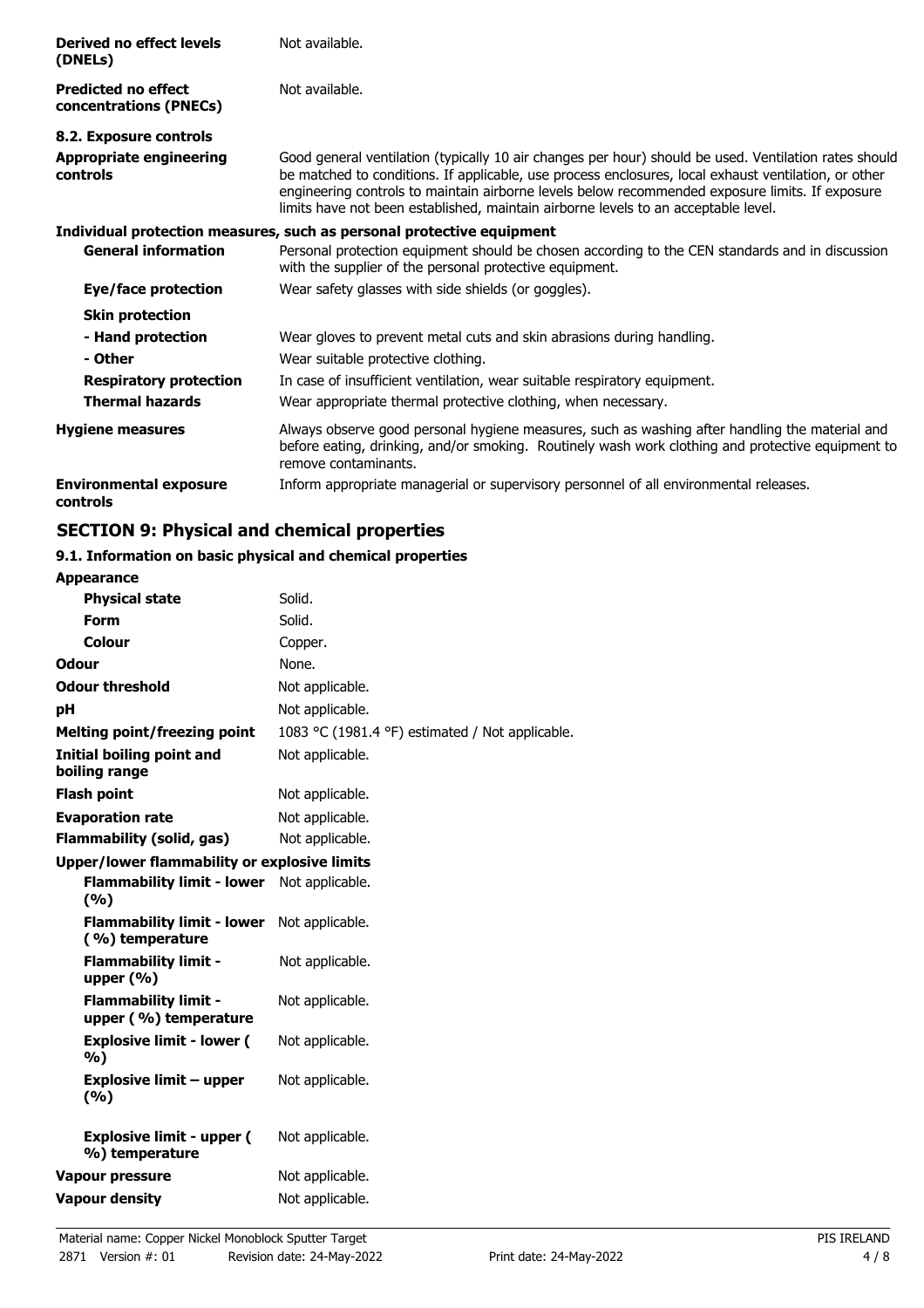| <b>Relative density</b>                           | Not applicable.                                                                               |
|---------------------------------------------------|-----------------------------------------------------------------------------------------------|
| Solubility(ies)                                   |                                                                                               |
| <b>Solubility (water)</b>                         | Insoluble.                                                                                    |
| <b>Partition coefficient</b><br>(n-octanol/water) | Not applicable.                                                                               |
| <b>Auto-ignition temperature</b>                  | Not applicable.                                                                               |
| <b>Decomposition temperature</b>                  | Not applicable.                                                                               |
| <b>Viscosity</b>                                  | Not applicable.                                                                               |
| <b>Explosive properties</b>                       | Not explosive.                                                                                |
| <b>Oxidising properties</b>                       | Not oxidising.                                                                                |
| 9.2. Other information                            |                                                                                               |
| <b>Density</b>                                    | 8.93 g/cm3 estimated                                                                          |
| <b>Explosivity</b>                                | Not applicable.                                                                               |
| <b>SECTION 10: Stability and reactivity</b>       |                                                                                               |
| 10.1. Reactivity                                  | The product is stable and non-reactive under normal conditions of use, storage and transport. |

| The product is stable and non-reactive under normal conditions of use, storage and transport |
|----------------------------------------------------------------------------------------------|
| Material is stable under normal conditions.                                                  |
| No dangerous reaction known under conditions of normal use.                                  |
| Contact with incompatible materials.                                                         |
| Strong oxidising agents.                                                                     |
| No hazardous decomposition products are known.                                               |
|                                                                                              |

# **SECTION 11: Toxicological information**

| <b>General information</b>                                   | Occupational exposure to the substance or mixture may cause adverse effects.            |  |  |
|--------------------------------------------------------------|-----------------------------------------------------------------------------------------|--|--|
| <b>Information on likely routes of exposure</b>              |                                                                                         |  |  |
| <b>Inhalation</b>                                            | Prolonged inhalation may be harmful.                                                    |  |  |
| <b>Skin contact</b>                                          | May cause an allergic skin reaction.                                                    |  |  |
| Eye contact                                                  | Not likely, due to the form of the product.                                             |  |  |
| <b>Ingestion</b>                                             | Expected to be a low ingestion hazard.                                                  |  |  |
| <b>Symptoms</b>                                              | May cause an allergic skin reaction.                                                    |  |  |
| 11.1. Information on toxicological effects                   |                                                                                         |  |  |
| <b>Acute toxicity</b>                                        | May cause an allergic skin reaction.                                                    |  |  |
| <b>Skin corrosion/irritation</b>                             | Not likely, due to the form of the product.                                             |  |  |
| Serious eye damage/eye<br>irritation                         | Not likely, due to the form of the product.                                             |  |  |
| <b>Respiratory sensitisation</b>                             | Not classified.                                                                         |  |  |
| <b>Skin sensitisation</b>                                    | May cause an allergic skin reaction.                                                    |  |  |
| <b>Germ cell mutagenicity</b>                                | Not classified.                                                                         |  |  |
| Carcinogenicity                                              | Suspected of causing cancer.                                                            |  |  |
|                                                              | <b>IARC Monographs. Overall Evaluation of Carcinogenicity</b>                           |  |  |
| Nickel (CAS 7440-02-0)                                       | 2B Possibly carcinogenic to humans.                                                     |  |  |
| <b>Reproductive toxicity</b>                                 | Not classified.                                                                         |  |  |
| <b>Specific target organ toxicity</b><br>- single exposure   | Not classified.                                                                         |  |  |
| <b>Specific target organ toxicity</b><br>- repeated exposure | May cause damage to organs (respiratory system) through prolonged or repeated exposure. |  |  |
| <b>Aspiration hazard</b>                                     | Not an aspiration hazard.                                                               |  |  |
| Mixture versus substance<br>information                      | No information available.                                                               |  |  |
| <b>Other information</b>                                     | Not available.                                                                          |  |  |
|                                                              |                                                                                         |  |  |

# **SECTION 12: Ecological information**

## **12.1. Toxicity**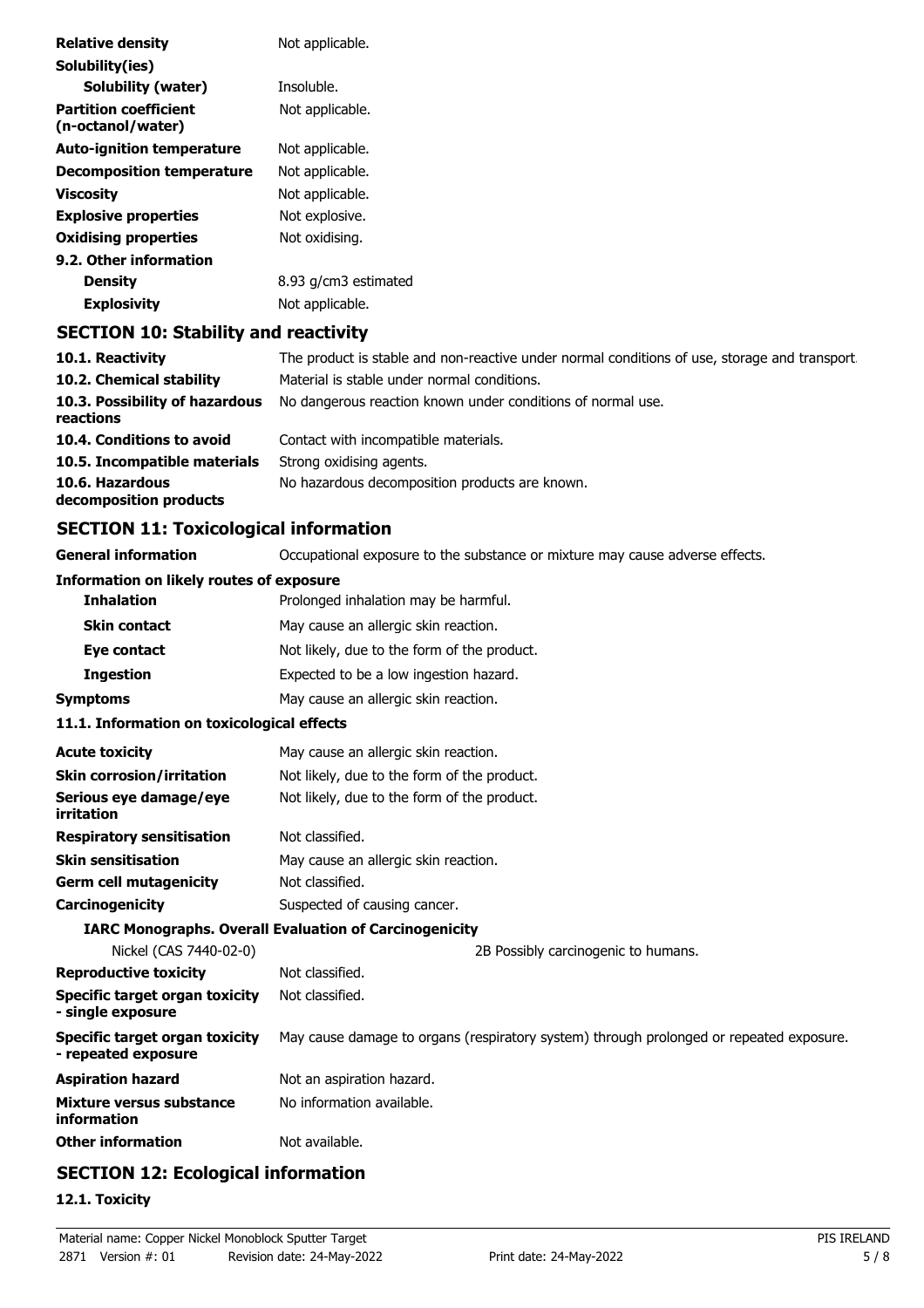| <b>Product</b>                                            |                | <b>Species</b>                                                               | <b>Test Results</b>             |
|-----------------------------------------------------------|----------------|------------------------------------------------------------------------------|---------------------------------|
| Copper Nickel Monoblock Sputter Target                    |                |                                                                              |                                 |
| <b>Aquatic</b>                                            |                |                                                                              |                                 |
| Acute                                                     |                |                                                                              |                                 |
| Fish                                                      | <b>LC50</b>    | Fish                                                                         | 0.0382 mg/l, 96 hours estimated |
| <b>Components</b>                                         |                | <b>Species</b>                                                               | <b>Test Results</b>             |
| Copper (CAS 7440-50-8)                                    |                |                                                                              |                                 |
| <b>Aquatic</b>                                            |                |                                                                              |                                 |
| Acute                                                     |                |                                                                              |                                 |
| Crustacea                                                 | <b>EC50</b>    | Blue crab (Callinectes sapidus)                                              | $0.0031$ mg/l                   |
| Fish                                                      | <b>LC50</b>    | Fathead minnow (Pimephales promelas)                                         | 0.0219 - 0.0446 mg/l, 96 hours  |
| Nickel (CAS 7440-02-0)                                    |                |                                                                              |                                 |
| <b>Aquatic</b>                                            |                |                                                                              |                                 |
| Acute                                                     |                |                                                                              |                                 |
| Fish                                                      | <b>LC50</b>    | Rainbow trout, donaldson trout<br>(Oncorhynchus mykiss)                      | $0.06$ mg/l, 4 days             |
|                                                           |                | * Estimates for product may be based on additional component data not shown. |                                 |
| 12.2. Persistence and<br>degradability                    |                | No data is available on the degradability of this product.                   |                                 |
| 12.3. Bioaccumulative<br>potential                        | Not available. |                                                                              |                                 |
| <b>Partition coefficient</b><br>n-octanol/water (log Kow) | Not available. |                                                                              |                                 |

| <b>Bioconcentration factor (BCF)</b> Not available. |                                         |
|-----------------------------------------------------|-----------------------------------------|
| 12.4. Mobility in soil                              | Not available.                          |
| 12.5. Results of PBT and                            | Not a PBT or vPvB substance or mixture. |
| <b>vPvB</b> assessment                              |                                         |

**12.6. Other adverse effects** Not available.

## **SECTION 13: Disposal considerations**

### **13.1. Waste treatment methods**

| <b>Residual waste</b>                  | Dispose of in accordance with local regulations. Empty containers or liners may retain some product<br>residues. This material and its container must be disposed of in a safe manner (see: Disposal<br>instructions). |
|----------------------------------------|------------------------------------------------------------------------------------------------------------------------------------------------------------------------------------------------------------------------|
| <b>Contaminated packaging</b>          | Since emptied containers may retain product residue, follow label warnings even after container is<br>emptied. Empty containers should be taken to an approved waste handling site for recycling or<br>disposal.       |
| <b>EU waste code</b>                   | The Waste code should be assigned in discussion between the user, the producer and the waste<br>disposal company.                                                                                                      |
| <b>Disposal</b><br>methods/information | Collect and reclaim or dispose in sealed containers at licensed waste disposal site. Dispose of<br>contents/container in accordance with local/regional/national/international regulations.                            |
| <b>Special precautions</b>             | Dispose in accordance with all applicable regulations.                                                                                                                                                                 |

# **SECTION 14: Transport information**

## **ADR**

| 14.1. UN number<br>14.2. UN proper shipping<br>name | UN3178<br>FLAMMABLE SOLID, INORGANIC, N.O.S. |
|-----------------------------------------------------|----------------------------------------------|
| 14.3. Transport hazard class(es)                    |                                              |
| <b>Class</b>                                        | 4.1                                          |
| Subsidiary risk                                     |                                              |
| Label(s)                                            | 4.1                                          |
| Hazard No. (ADR)                                    | 40                                           |
| <b>Tunnel restriction</b><br>code                   | F                                            |
| 14.4. Packing group                                 | ĦТ                                           |
| 14.5. Environmental<br>hazards                      | No.                                          |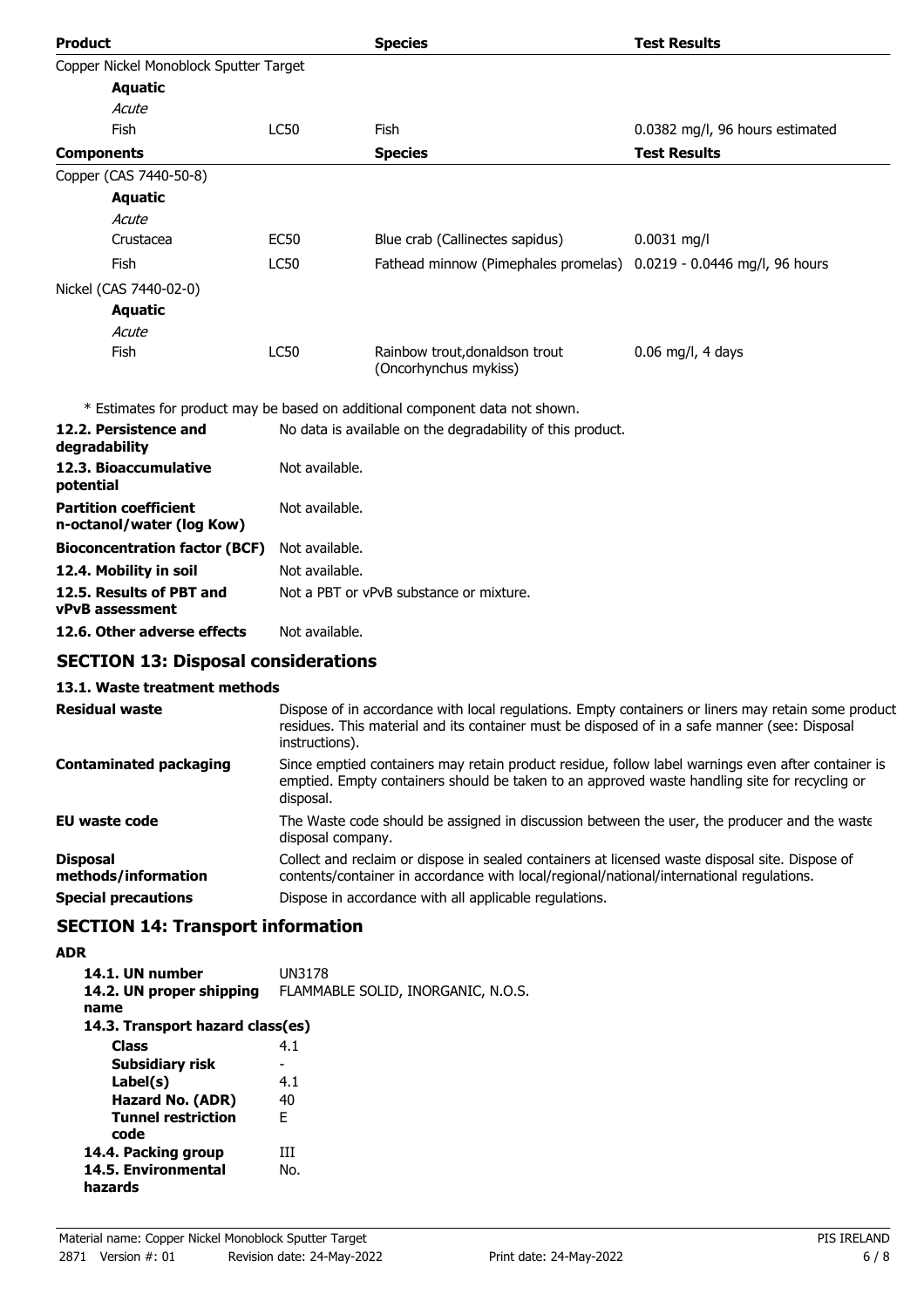14.6. Special precautions Not available. **for user RID 14.1. UN number** UN3178 **14.2. UN proper shipping** FLAMMABLE SOLID, INORGANIC, N.O.S. **name Class** 4.1 **14.3. Transport hazard class(es) Subsidiary risk Label(s)** 4.1 **14.4. Packing group III 14.5. Environmental** No. **hazards** 14.6. Special precautions Not available. **for user ADN 14.1. UN number** UN3178 **14.2. UN proper shipping** FLAMMABLE SOLID, INORGANIC, N.O.S. **name Class** 4.1 **14.3. Transport hazard class(es) Subsidiary risk Label(s)** 4.1 **14.4. Packing group III 14.5. Environmental** No. **hazards** 14.6. Special precautions Not available. **for user**

#### **IATA**

14.1. - 14.6.: Not regulated as dangerous goods.

#### **IMDG**

14.1. - 14.6.: Not regulated as dangerous goods.

#### **ADN; ADR; RID**



### **SECTION 15: Regulatory information**

**15.1. Safety, health and environmental regulations/legislation specific for the substance or mixture**

#### **EU regulations**

**Regulation (EC) No. 1005/2009 on substances that deplete the ozone layer, Annex I and II, as amended** Not listed.

**Regulation (EU) 2019/1021 On persistent organic pollutants (recast), as amended**

#### Not listed.

**Regulation (EU) No. 649/2012 concerning the export and import of dangerous chemicals, Annex I, Part 1 as amended**

Not listed.

**Regulation (EU) No. 649/2012 concerning the export and import of dangerous chemicals, Annex I, Part 2 as amended**

#### Not listed.

**Regulation (EU) No. 649/2012 concerning the export and import of dangerous chemicals, Annex I, Part 3 as amended**

#### Not listed.

**Regulation (EU) No. 649/2012 concerning the export and import of dangerous chemicals, Annex V as amended** Not listed.